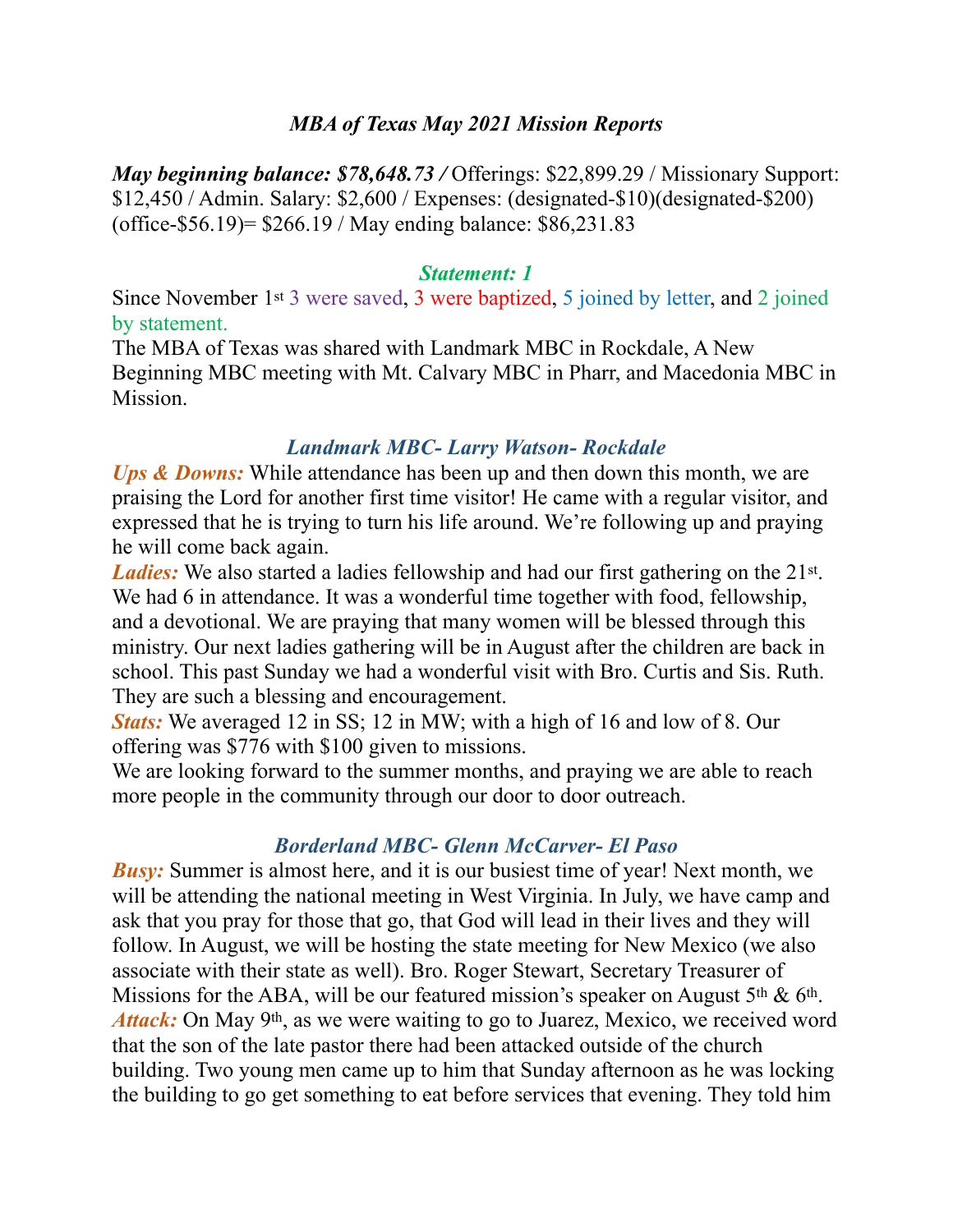that they were there for him, and proceeded to beat him up. They didn't give him any other reason, and did not steal or damage anything in the building. Thank the Lord that some neighbors saw him on the ground and helped him. God's work must continue, and we had services that evening without incident. *Stats:* We averaged 9 in MW; 7 on WE; with 3 visitors.

*Opportunities:* This month I have had multiple opportunities to pastor not only to our members, but also non-members as well. One young man in our congregation is seeking God's direction in his life. My son's boss (also a friend of ours), asked to talk with me about getting closer to God. I ask that you pray for them both to have the faith to follow God's leadership. Finally, our landlord (who is a regular at our services), contacted me to ask for me to pray for him and his family. His youngest sister passed away and they will be traveling to Arizona for the funeral services there. Pray for my wisdom as God continues to give me opportunities to minister here.

## *Shiloh MBC- Victor Rice- San Antonio*

*Home:* We give thanks to the Lord for all the things that God has done. First, the Lord has taken Bro. Mike home after suffering with his leg amputated, he has joined his wife. I thank the Lord of sharing the Lord with his family for the past 4 months where they heard the word and shared salvation to them.

*Visitors:* We are thankful for having 28 for Mother's Day services. We are also thankful for 5 repeating visitors coming from Haven of Hope, some have been invited and others just walking in.

I am thankful for the Lord blessing my youngest daughter with another year of life and how she is staying faithful in serving the Lord.

*Stats:* We averaged 16 in SS; 20 in MW; 15 in EW; and 12 on WE. Our offering was \$4,161 with \$500 given to missions and \$1,200 paid on rent.

*Assist:* We were blessed as myself and two brothers went to assist a sister church that was broken into and had lots of damage. We were able to clean up and get it ready for Sunday services and prayed with the pastor and family who are having major health issues.

In closing I am asking prayer as I was let go from my job. I am asking the Lord to provide with the medical insurance needed for my wife and son.

# *Lifeline BC- David Smith- Mansfield*

*Mobil Church sold:* We have used the facility for nearly two years and it has served us well. We had VBS, baby showers, outreaches and Bible studies every week. It has been sold for \$20,000 which is \$5,000 more than what we paid for it. *Mobil home park club house:* We have been offered the use of the MHP Club House for VBS and weekly Bible studies for free. Praise God for his Blessings.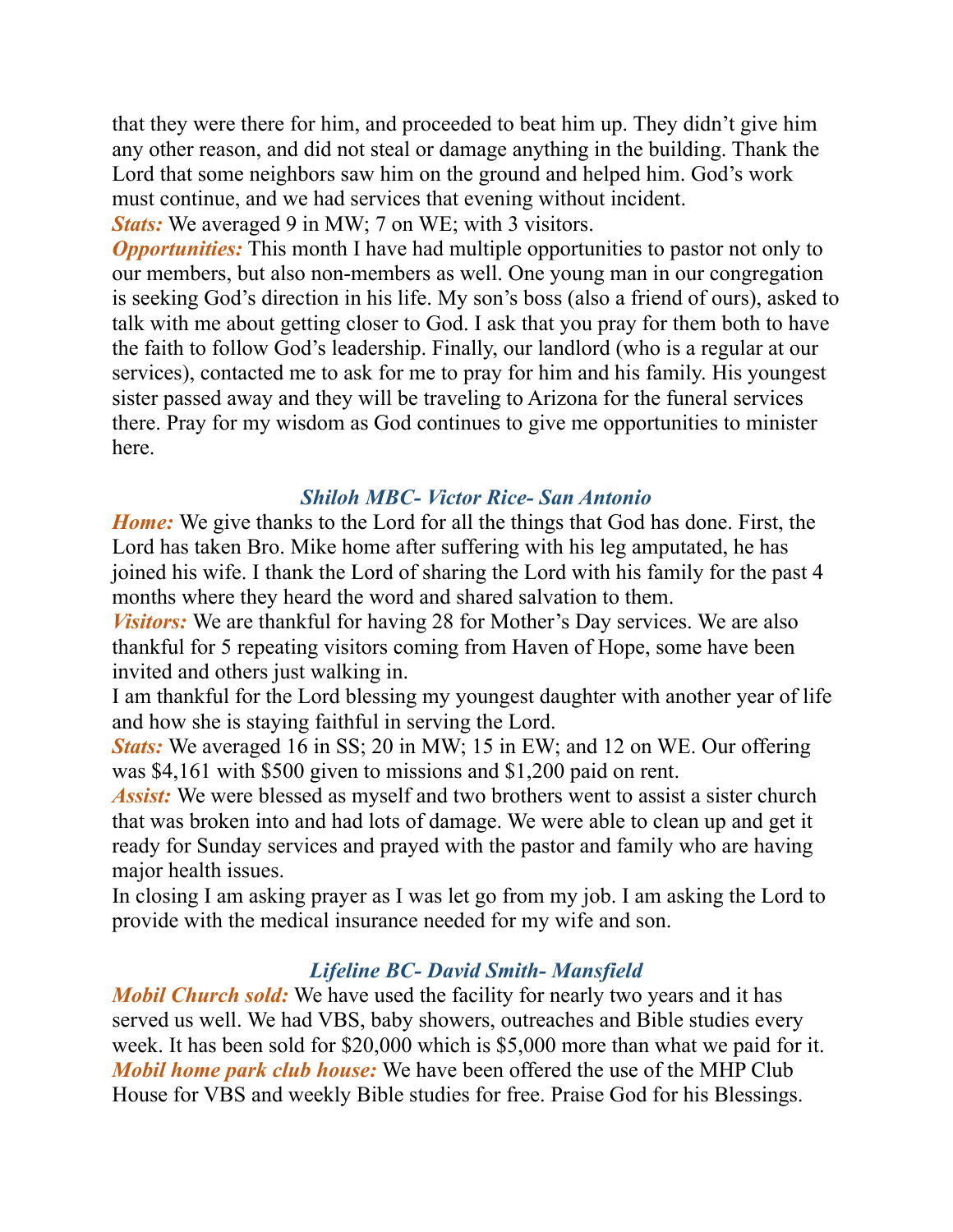*Addition by Zoom:* Robert Baidya, a church planter in Toronto joined our church by Zoom! He is from Bangladesh and is desiring to go back to his country and continue church planting in person. He conducts zoom Bible studies with many Muslims and Hindus in Toronto and Bangladesh. Lord willing, we will be calling for Robert's ordination and then prepare to send him to Bangladesh.

*VBS in June:* Thanks to Bro. Bill Johnson of International Christian Publishers, we will have free material for the children. We are excited to conduct this VBS in the Club House of the Mobil Home Park where we have ministered for the last two years. Praise God for opening doors for ministry here.

*Stats:* We had 1 to join by statement. We averaged 21 in MW and 16 in Small groups. Our offering was \$2,755.10 with \$725 paid on rent and \$1,390 given to missions along with \$300 paid on the Pastor's salary and \$150 paid on the Pastor's insurance.

*Albania Survey Trip:* Stephen Davis is back from his survey trip in Albania. He is now waiting on the church in Saranda, Albania to let him know if they call him to be their missionary pastor. Please pray for God's will to be done. Bro. Stephen has a great desire to minister to Muslims in the Middle East.

## *MBSF Director at Texas Tech U.- Steven Haney- Lubbock*

*9 present:* May ended on a good note for us leaving us with a lot of excitement for the fall semester already! Our last Bible study we had 4 show up, but figured it would be low due to finals that week. We also hosted our last fellowship for the year towards the end of finals week at our house and had a great turnout for that since most finals were over by that time. We did a breakfast for dinner meal and movie night for that fellowship and served biscuits and gravy, sausage & bacon, orange juice to enjoy some relaxing time with them to help them decompress from the stress of finals. We had 9 in attendance for the breakfast for dinner with one being a first time visitor.

*Voting*: We also, for the first time since starting the MBSF here, were able to hold voting for the student president, vice-president, and student org rep due to students actually wanting to hold positions. We voted in a new student president, VP, and Rep this week and are excited about plans and ideas that they have for the fall semester! We were also excited to hear that Texas Tech will be backing down from a lot of their Covid policies and that campus will be a lot more open this coming year for booths and on-campus meetings again!

**Support:** Our monthly support dropped a little this month but we have a couple of deputation points to go to this summer to try to raise more funds and thankful for all the continued support through prayers, encouragement, and offerings! We are still hopeful that within this coming school year that we can raise enough support to find that MBSF house close to campus that God has for us! Please continue to